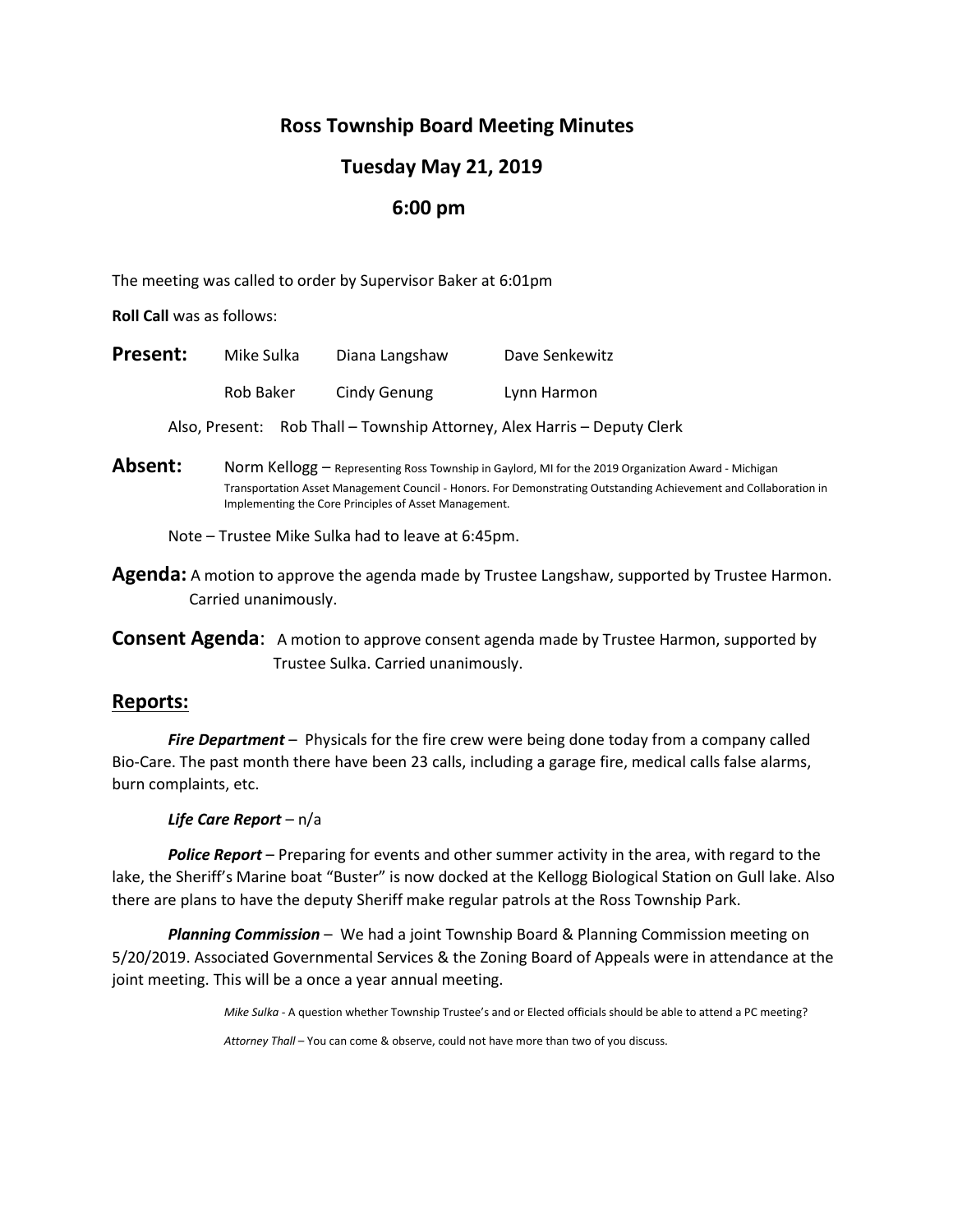*Cemetery Committee Report*–*–* Through volunteer work on Friday's at Yorkville, Day, Ross Center, Howlandsburg Cemeteries, including one day working with Gull Lake Gateway students. Cleaned out old pots, fence & stump's. Planted daylilies, boxwood shrubs with mulch. Painted all cemetery signs.

*-Cheryl Morrett "I have been in this community since 1985 and this is our chance to give back"*

*Trustee Sulka " Thank You"*

**Parks Committee Report** – Volunteers and the Gull Lake Rotary met 2 Saturdays to work on various projects, including Picnic tables, clear half woods. The North Beach has been regraded by Stap Bro's. The New Well has been installed with a new tank. The 7 buoys have been replaced & installed by a local dive club. A new grill has been purchased.

*Donna Tellam "Thanks to many special people"*

*Supervisor Baker "The office will be creating a sheet with the date, location and hours. To recognize all our Volunteers in various committees, who have donated their time and talent. So the community knows."*

#### **Law Enforcement Committee Report** –

Rescheduled from yesterday for the coming Thursday.

**Supervisor Report –** D ave speed study April or May, the last one was 35mph, were hoping this one will lower that with all the activity walking/biking in warmer weather.

Yorkville cemetery \$1,300.00 to remove a sycamore tree that had grown so big, it impeded two residents who had plots near.

Short term rentals – This has been on ongoing problem with neighbor complaints. The State Township ordinance may have no authority for anything less than 28 days.

*Attorney Thall - Depends on how legislative turns out, couple different proposals, is our area a high need?*

*Trustee Senkewitz – Ordinance just like anything else on the books, we should enforce it.*

### **Public Comments:**

Michael Morrett – How do you know if people are putting their house up on BNB for less than 30 days?

*Supervisor Baker – neighbor complaints.* 

*Attorney Thall – Some municipalities actually have permit requirements. The state has – rental registration ordinance.*

*Trustee Harmon -How quickly is the state going to move on there short term rental compliance. Can we send a letter to inform homeowner's.*

Alex Harris – Regarding Roads Special Assessed District – LaBelle/Fairview has 28 homeowners who have been assessed, the majority of these residents own two lots on each side of the road, yet the % mile drive is not being redone.

> Attorney Thall – Too late, the time to go to the tax tribunal is over. The township can not spend money on private drives. Best to try and turn the road public.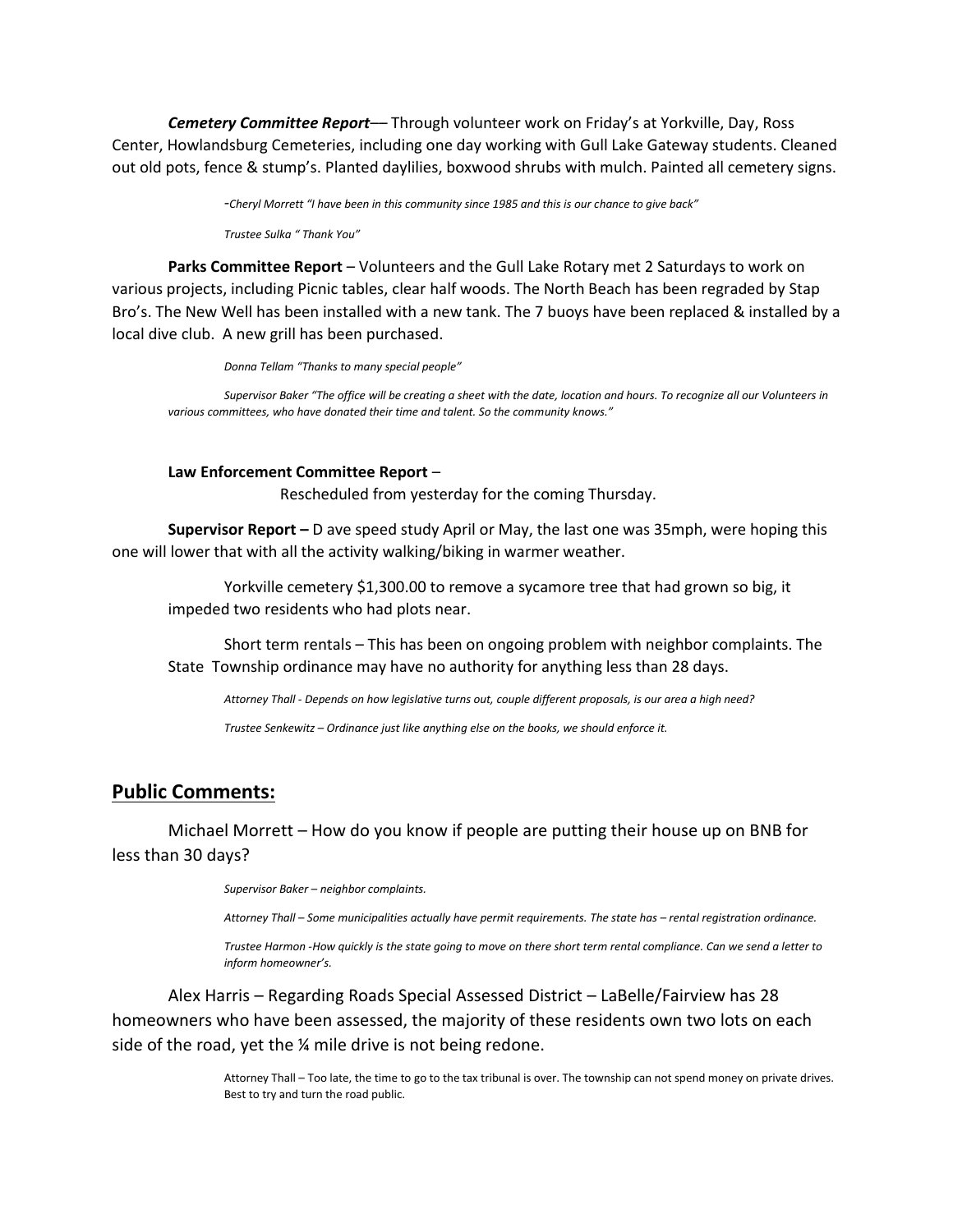### **Old Business:**

**Roads**- Supervisor Baker & Clerk Kellogg met with the Road Commission to discuss what was scheduled and how to spend leftover funds. We did come in under budget about \$600,000 last year and about \$500,000 dollars this year. Cost about 200,000 dollars a year to maintain these roads.

*Treasurer Genung – We have the Bonds for a minimum of 5 years.* 

*Attorney Thall – Argue in favor, as long as you are doing the same roads, better construction and better repair. Contact the bond council.*

*Trustee Harmon – We need to have a public hearing on the matter, to find our best option, to refund residents or use the leftover 1,000,000 to maintain the roads.* 

Also contacted MDOT about distance to M-89, the county needs a permit to take county roads right up to state roads. The Clerk and Supervisor approved to do work this year that was supposed to be done next year.

**Newsletter** – Good feedback, the cost was over \$2,000 – we look to send it out with the tax bills next time.

**Budget Meeting** – A motion by Treasurer Genung to amend the January 29th, 2019 minutes to reflect the actual January 8<sup>th,</sup> 2019 meeting. Supported by Trustee Senkewitz. Carried unanimously.

#### **New Business:**

#### **Gull Lake Quality Organizations (GLQO) Contribution –**

Objective: \$1500 contribution – annual Rationale: Four Township financial contribution Requested board action: approve \$1500 annual contribution.

- POSTPONE TO NEXT BOARD MEETING. –

Attorney Thall - Not allowed to donate funds, can contribute funds for service provided. This is a request for marine patrol, a service we could provide but contract this out.

Trustee Harmon We need to show where the money is coming from, any idea which fund it came from last year?

#### **Gull Lake Dam Association Contribution –**

Objective: to discuss Ross Township making a donation towards a new dam. Rationale: current dam located in Ross Township affects many residents Requested Board Action: Make a donation to the Gull Lake Dam Association to be used in constructing a new dam

Amend motion from Supervisor Baker to pull funds from contingency fund, supported by Treasurer Genung. Passed unanimously, for a contribution of \$3,000.

> Supervisor Baker – the Ross Township Park has 300 feet of water front, the request is \$10.00 per foot. The last dam was built in 1883.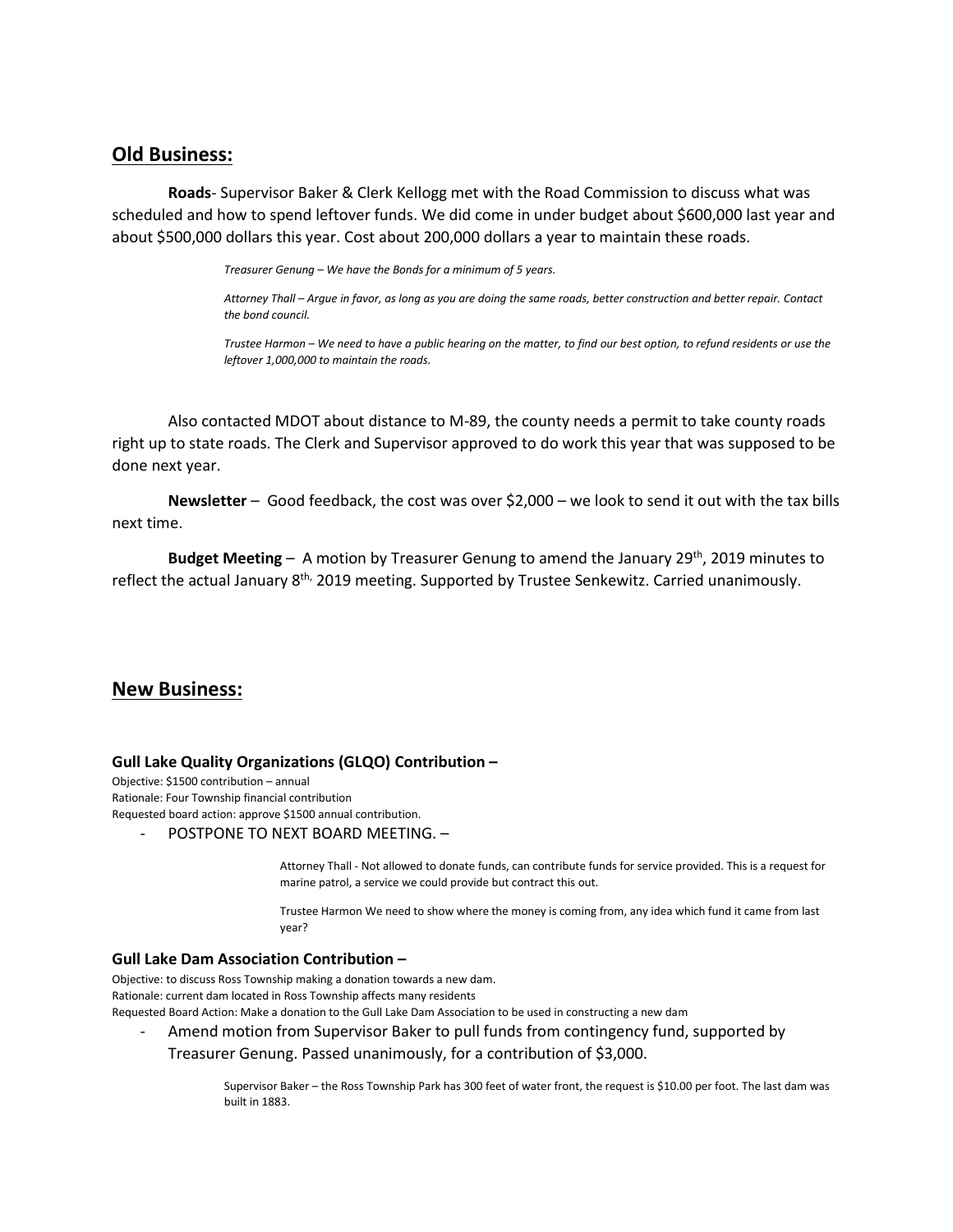#### **Improvement Day Cemetery Driveway –**

Objective: to build up drive in Day Cemetery with crushed asphalt for guidance and access.

Rationale: current drive is mainly grass over gravel and tires sink in when wet and sometimes drive off into cemetery plots on corners. Requested Board Action: Approve spending up to \$6,000 for driveway improvements at Day Cemetery

Table this to see if this is perpetual care funds or funds that have been set aside.

Attorney Thall – if it is an actual perpetual care fund, you can only spend the interest, or are these funds that have just been set aside as savings.

#### *Law Enforcement Advisory Committee Definition (LEAC) Definition and Rules of Procedure -*

Objective: Create LEAC Definitions and Rules of procedure document Rationale: Guidelines needed for LEAC Requested Board Action: Approve LEAC Definition and Rules of Procedure Document

Motion by Trustee Senkewitz to approve the LEAC definitions and rules, supported by Trustee Langshaw. Carried unanimously.

#### *Health Benefits Ordinance* **–**

objective: to discuss and create a health benefits ordinance Rationale: Township Health and Benefits Ordinance is required by Law Requested Board Action: Approve Ross Township Health Benefits Ordinance

- POSTPONE TO NEXT BOARD MEETING. – \*subcommittee Rob, Lynn & Norm will meet with insurance agent to create a proposal to forward to Attorney Thall.

#### *Pension Ordinance –*

Objective: to discuss and create a Pension Ordinance Rationale: Township Pension Ordinance is required by Law. Requested Board Action: Approve Ross Township Pension Ordinance

- POSTPONE TO NEXT BOARD MEETING. –

### *Planning Commission Zoning Ordinance 213 Text Amendment*

Objective: To clarify definition for yard reference front, rear and side. Rationale: Confusion exists with current yard definitions

Requested Board Action: Approve Zoning Ordinance Text Amendments submitted by the Planning Commission.

- Motion by Trustee Senkewitz to approve the Zoning Ordinance Text Amendments, Supported by Trustee Langshaw.
- Roll Call Trustee Langshaw Aye, Supervisor Baker Aye, Treasurer Genung Aye, Trustee Senkewitz – Aye, Trustee Harmon – Aye